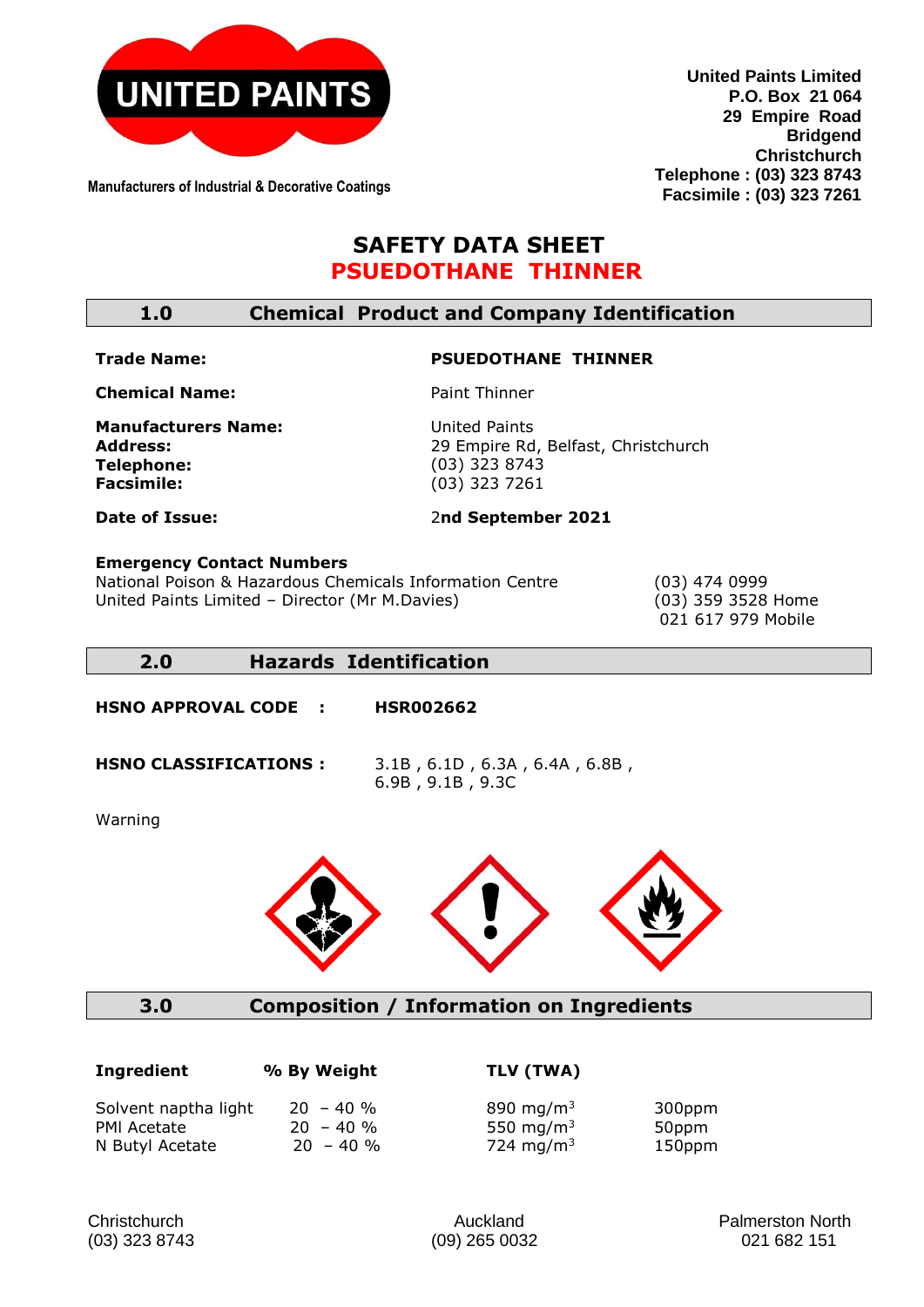|            | 4.0                                       | <b>First Aid Measures</b>                                                                                                                                                                                                                                                                                            |
|------------|-------------------------------------------|----------------------------------------------------------------------------------------------------------------------------------------------------------------------------------------------------------------------------------------------------------------------------------------------------------------------|
| 4.1        | <b>Inhalation</b>                         | Bring patient to fresh open air. If breathing difficult give<br>oxygen.                                                                                                                                                                                                                                              |
| 4.2<br>4.3 | <b>Skin Contact</b><br><b>Eye Contact</b> | Wash with soap and water. Remove and launder<br>contaminated clothing before reuse.<br>Flush with water lifting lids occasionally. Seek medical<br>attention.                                                                                                                                                        |
| 4.4        | <b>Ingestion</b>                          | Do not induce vomiting. Keep patient warm and quiet. Seek<br>medical attention immediately. Rinse mouth with water.                                                                                                                                                                                                  |
| 4.5        | <b>First Aid Facilities</b>               | Eyewash and normal washroom facilities and consumerables.                                                                                                                                                                                                                                                            |
| 4.6        | <b>Notes to Doctor</b>                    | Treat symptomatically. Aspiration is the main danger.<br>Enforce bed rest and observe carefully. Prophylactic<br>antibiotics useful. Observe for chemical pneumonitis.<br>Gasto-intestinal absorption is significant with hydrocarbon<br>solvents . For large ingestions cuffed endotracheal tube is<br>recommended. |

## **5.0 Fire Fighting Measures**

- **5.1 Flashpoint 27°C**
- **5.2 Flammability Limit** 0.8 (Lower)

#### **5.3 Extinguishing Media**

Foam , carbon dioxide , dry chemical .

#### **5.4 Hazardous Composition Products**

May form toxic materials such as Carbon Monoxide and Carbon Dioxide.

#### **5.5 Special Firefighting Procedures**

Call Fire Service and tell them of location and nature of hazard . Water or Foam may cause frothing that can be violent, especially if sprayed into containers of hot burning liquid. Self contained breathing apparatus with full face piece should be used.

Closed containers can be kept cool by water spray .

Make sure of adequate supplies of extinguishing material available .

#### **5.6 Unusual fire and Explosion Hazards**

Vapours are heavier than air and may travel along ground and move by ventilation and ignite at a point far from the source. Sumps and drains should be checked for signs of accumulation .

#### **5.7 Firefighting Personal Protective Equipment**

Full protective clothing and self contained breathing apparatus . Water rinse shower available .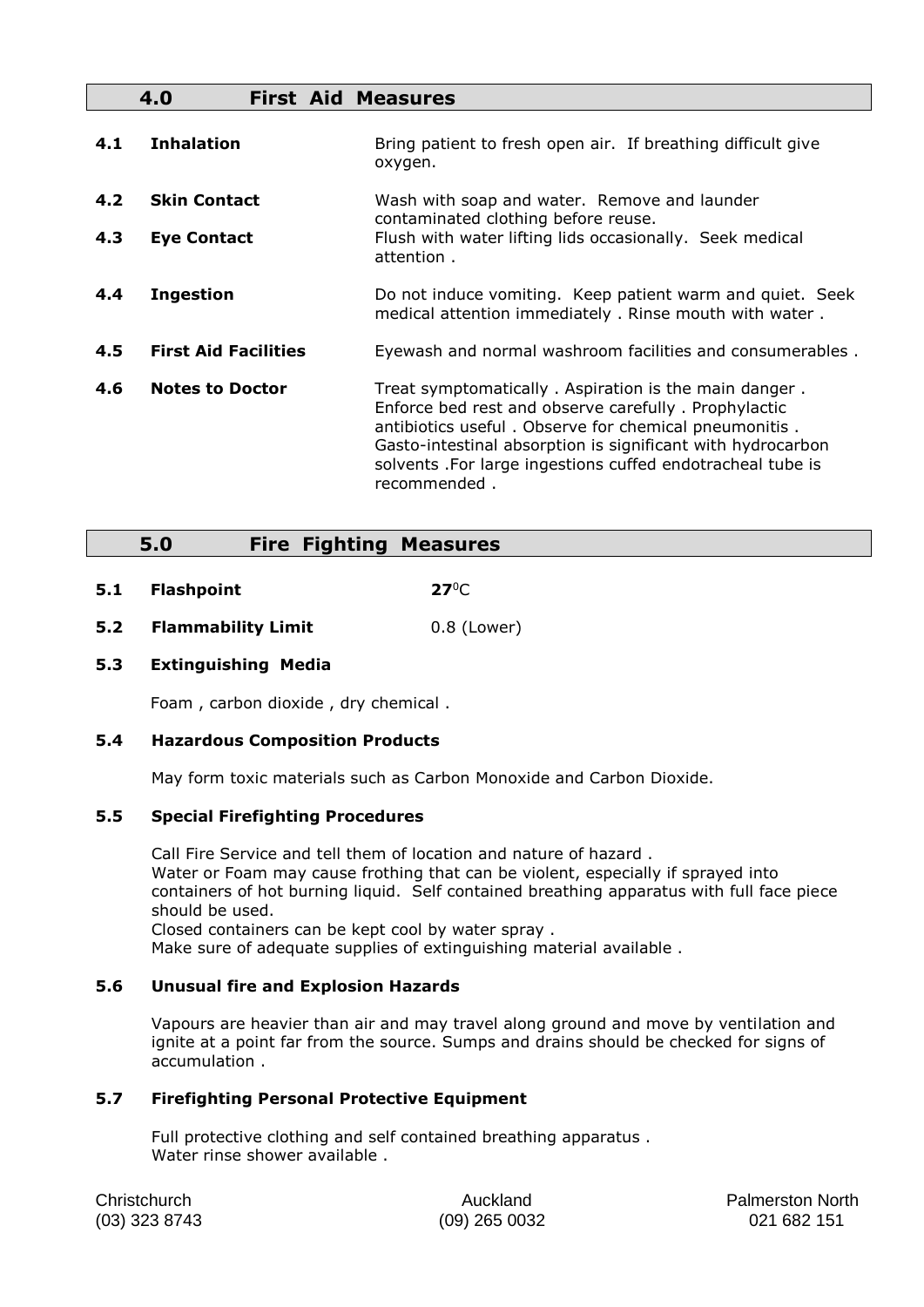|     | 6.0                 | <b>Accidental Release Measures</b>                                                                                                                                                                                                               |
|-----|---------------------|--------------------------------------------------------------------------------------------------------------------------------------------------------------------------------------------------------------------------------------------------|
| 6.1 | <b>Minor Spills</b> | Eliminate all sources of Ignition. Stop leak at source. Dyke<br>area of spillage. Absorb with sand or other absorbent inert<br>material.                                                                                                         |
| 6.2 | <b>Major Spills</b> | Clear are from all public and personnel.<br>Call fire service and advise on the nature of hazard.<br>Ensure spill is contained however if spill enters waterways<br>directly or through drains advise local environment protection<br>authority. |
| 6.2 | <b>Disposal</b>     | Destroy by controlled incineration by approved waste disposal<br>group or use an authorised disposal area.                                                                                                                                       |
|     | 7.0                 | <b>Handling and Storage</b>                                                                                                                                                                                                                      |
| 7.1 | <b>Handling</b>     | Use in well ventilated area away from any source of ignition.<br>Wear safety glasses, nitrile gloves, overalls, and approved<br>cartridge respirator when spraying.                                                                              |
| 7.2 | <b>Storage</b>      | Store in a cool, authorised room away from any source of<br>accidental ignition, or any oxidising agents.                                                                                                                                        |

## **8.0 Exposure Controls / Personal Protection**

#### **8.1 Exposure Controls**

Contains > 30 % Aromatic Hydrocarbon solvent . Make sure level maintained below TLV of 50 ppm or provide personal protective equipment to suit .

### **8.2 Personal Protective Equipment**

| ΙXΙ    | Vapour Respirator  |
|--------|--------------------|
| $\Box$ | Splash Goggles     |
| $\Box$ | <b>Face Shield</b> |
| ΙXΙ    | Gloves (Nitrile)   |
| X      | Synthetic Apron    |

- **X** Vapour Respirator
- $\Box$  Dust Respirator

# **9.0 Physical and Chemical Properties**

- **9.1 Appearance** Liquid<br>**9.2 Odour** Hydrod
- 
- **9.3 Boiling Point** 126°C
- **9.4 Flash Point** 27° C
- **9.5 Solubility in Water** Negligible
- **9.6 Specific Gravity** 0.92
- **9.7 ph Value** Not applicable
- **9.2 Odour** Hydrocarbon/Ester

Christchurch **Auckland Auckland Palmerston North** (03) 323 8743 (09) 265 0032 021 682 151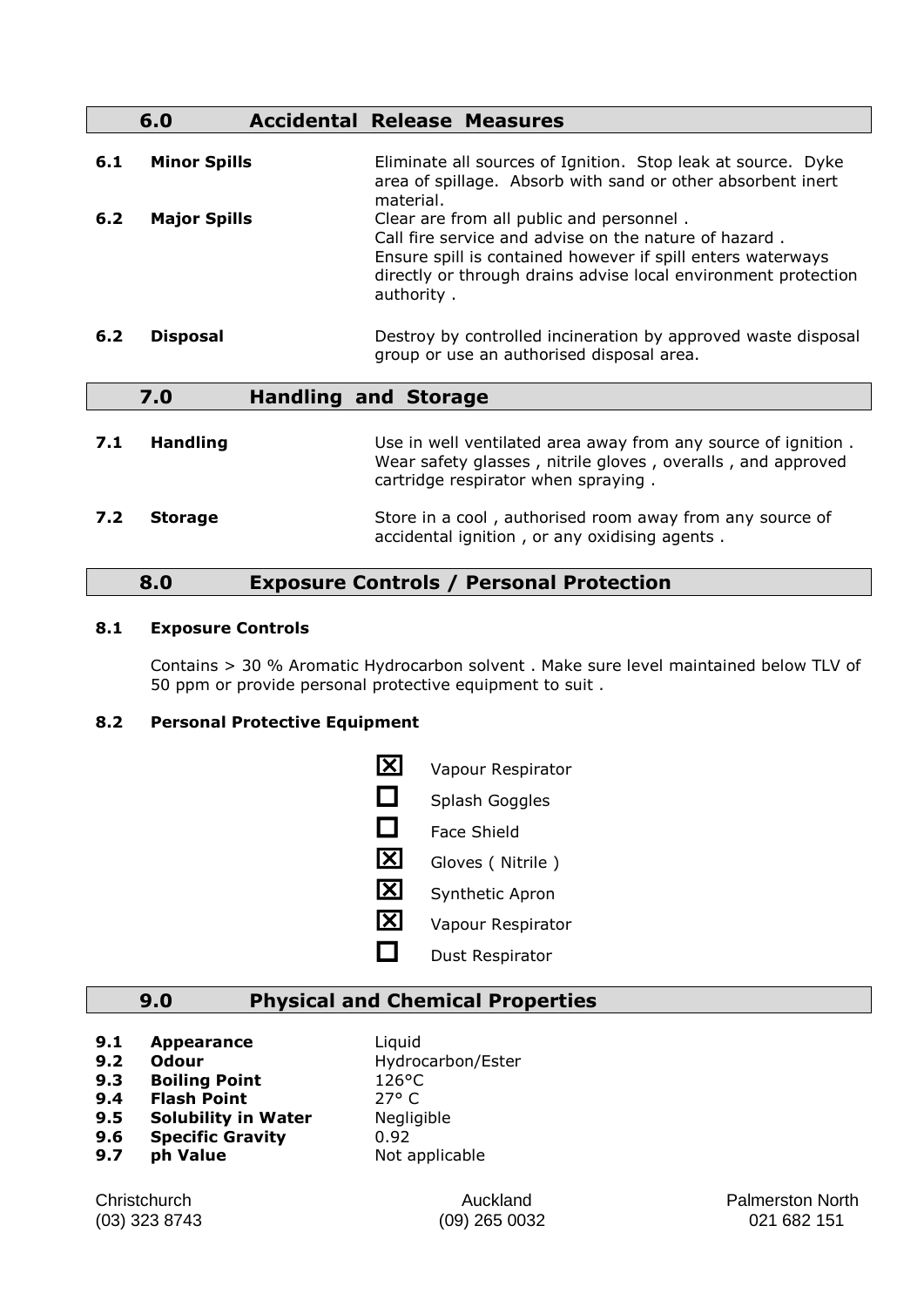| 9.8 | <b>Vapour Pressure</b>   | 60 mm Hg at $20^{\circ}$ C |
|-----|--------------------------|----------------------------|
| 9.9 | <b>Vapour Density</b>    | 3.8                        |
|     | 9.10 Evaporation Rate    | $0.8$ (BA=1)               |
|     | 9.11 Volatile Component  | 100 %                      |
|     | 9.12 Flammability        | Flammable Liquid           |
|     | 9.13 Autoignition Temp   | $520^{\circ}$ C            |
|     | 9.14 Flammability Limits | Lower 0.8 Upper 7.2        |

Coloured flammable liquid with a mild solvent odour , which does not mix with water but will form a thin layer on water surface.

### **10.0 Stability and Reactivity**

|      | 10.1 Chemical Stability<br>10.2 Conditions to Avoid<br>10.3 Materials to Avoid<br>10.4 Hazardous Decomp<br><b>Products</b> | Stable under normal conditions<br>Heat, Direct Sunlight, open flames or other ignition sources<br>Strong oxidising agents<br>Carbon monoxide, Carbon dioxide, fumes |
|------|----------------------------------------------------------------------------------------------------------------------------|---------------------------------------------------------------------------------------------------------------------------------------------------------------------|
| 10.6 | <b>10.5 Hazardous Reactions</b><br>Hazardous<br>Polymerization                                                             | May react with incompatible materials<br>Will not occur                                                                                                             |

# **11.0 Toxicological Information**

| 11.1 Acute Toxicity | Oral: Moderately Toxic        |
|---------------------|-------------------------------|
|                     | Dermal: Slightly Toxic        |
|                     | Inhalation: Moderate Irritant |

| 11.2 Health Effects    |                                                                 |
|------------------------|-----------------------------------------------------------------|
| <b>Swallowed</b>       | Harmful. Ingestion of this material may irritate the gastric    |
|                        | tract and cause nausea and vomiting.                            |
| <b>Eye Contact</b>     | May cause eye irritation, stinging, redness and blurred vision. |
| <b>Skin Contact</b>    | May cause itching, redness and irritation                       |
| <b>Chronic Effects</b> | Prolonged contact with skin may cause dermatitis.               |

## **12.0 Ecological Information**

| 12.1 Ecotoxicity |  | No ecological data is available for this product. |  |  |  |
|------------------|--|---------------------------------------------------|--|--|--|
|------------------|--|---------------------------------------------------|--|--|--|

12.2 **Persistance /** Not readily biodegradable . **Degradability**

### **12.3 Mobility Air** Slow loss by evaporation<br>**Water** Product will mix partially Product will mix partially with water .

**12.4 Enviro Protection** Avoid contaminating waterways, soil, drains and sewers.

#### **13.0 Disposal Considerations**

| 13.1 Liguid<br>Dispose of waste through an approved facility. |  |
|---------------------------------------------------------------|--|
|---------------------------------------------------------------|--|

**13.2 Containers** Dispose of containers through metal recycler once empty containers have dried .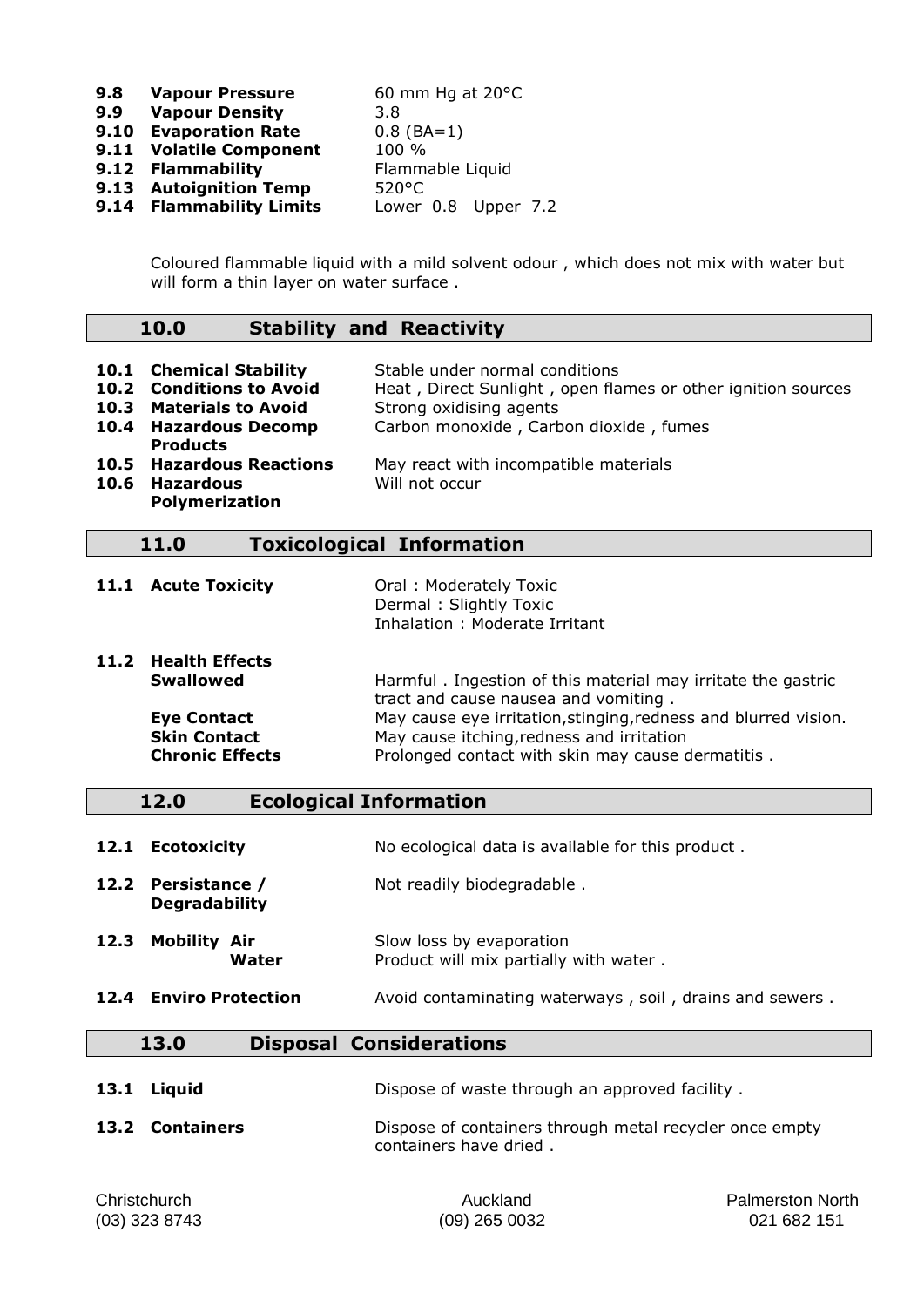## **14.0 Transport Regulations**

| <b>Labelling Required</b>   | <b>FLAMMABLE LIQUID</b><br>Red Diamond 3 |  |
|-----------------------------|------------------------------------------|--|
| <b>UNDG</b>                 |                                          |  |
| <b>U N Number</b>           | 1993                                     |  |
| <b>Proper Shipping Name</b> | Hazardous Substance n.o.s                |  |
| <b>D</b> G Class            | 3                                        |  |
| <b>Hazchem Code</b>         | 3 Y                                      |  |
| <b>Packing Group</b>        | ИI                                       |  |
| <b>IMDG (Maritime)</b>      |                                          |  |
| <b>IMDG Class</b>           | 3                                        |  |
| <b>UN Number</b>            | 1993                                     |  |
| <b>EMS Number</b>           | $F-E$ , $S-E$                            |  |
| <b>IMDG Subrisk</b>         | None                                     |  |
| <b>Packing Group</b>        | ИI                                       |  |
| <b>Special Provisions</b>   | 163 223 944 955                          |  |
| <b>Marine Pollutant</b>     | Not Determined                           |  |

This material is classified as a class 3 – Flammable Liquid according to NZS 5433 : 1999 Transport of Dangerous Goods on Land . This material must not be loaded in the same freight container or the same vehicle with :

| Class 1     | Exposives                                          |
|-------------|----------------------------------------------------|
| Class 2.1   | <b>Flammable Gases</b>                             |
| Class 2.3   | <b>Toxic Gases</b>                                 |
| Class 4.2   | Spontaneously Combustible Substances               |
| Class $5.1$ | Oxidising substances                               |
| Class 5.2   | <b>Organic Peroxides</b>                           |
| Class 7     | Radioactive materials unless specifically exempted |

Must not be loaded in the same freight container , but can be in the same vehicle if separated hotizontally by a distance of 3 metes :

Class 4.3 Dangerous when wet substances .

Goods of packing group II or III may be loaded in the freight container or the same vehicle if transported in segregation devices with :

| Class 4.2   | Spontaneously Combustible Substances |
|-------------|--------------------------------------|
| Class 4.3   | Dangerous when wet substances        |
| Class $5.1$ | Oxidising substances                 |
| --          |                                      |

Class 5.2 Organic Peroxides